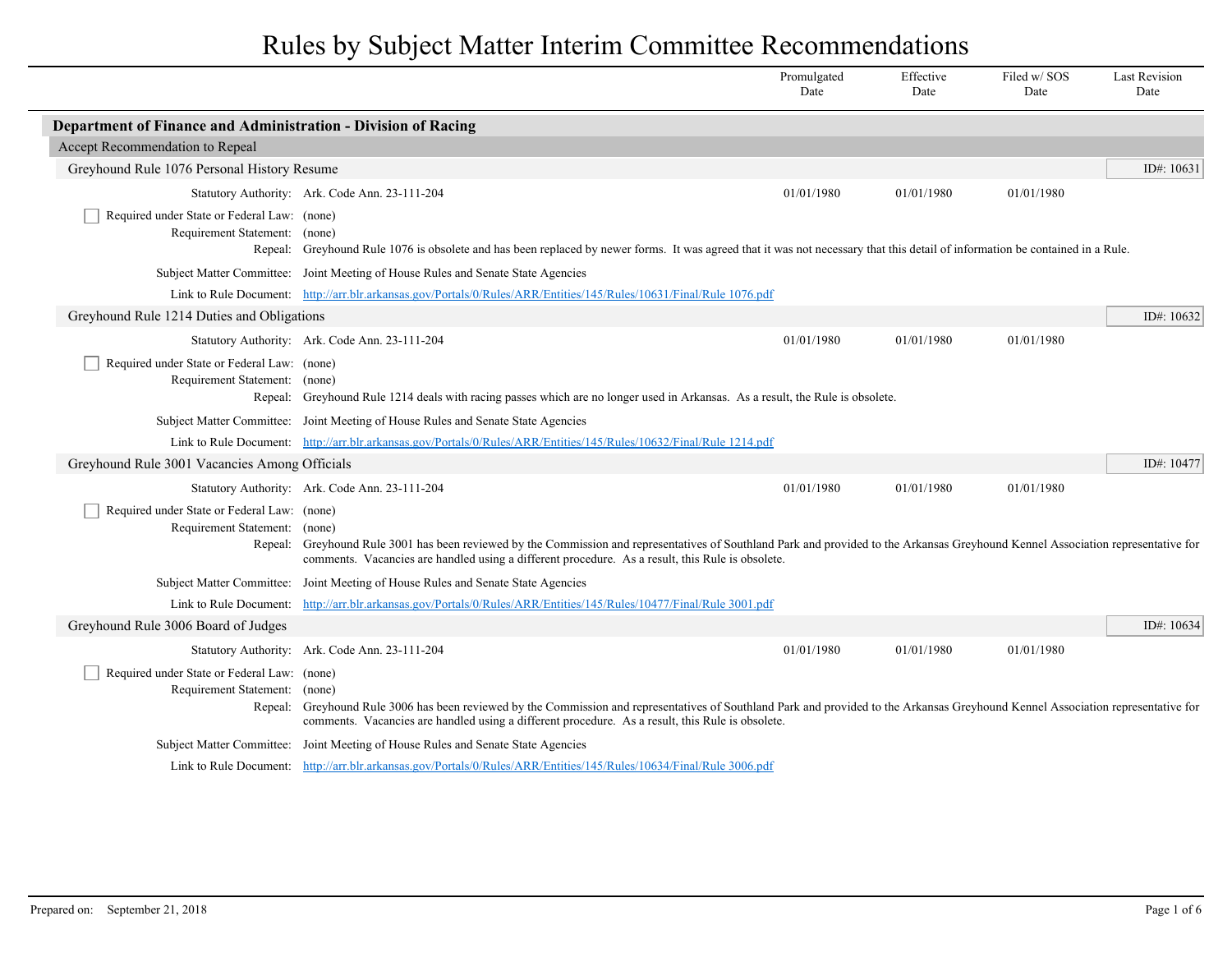|                                                                                                                                                                                                                                                                                                                                                                                                                                                                                   |                                                                                                                                                                                                                                                                     | Promulgated<br>Date | Effective<br>Date | Filed w/SOS<br>Date | <b>Last Revision</b><br>Date |
|-----------------------------------------------------------------------------------------------------------------------------------------------------------------------------------------------------------------------------------------------------------------------------------------------------------------------------------------------------------------------------------------------------------------------------------------------------------------------------------|---------------------------------------------------------------------------------------------------------------------------------------------------------------------------------------------------------------------------------------------------------------------|---------------------|-------------------|---------------------|------------------------------|
|                                                                                                                                                                                                                                                                                                                                                                                                                                                                                   | Greyhound Rule 3092 Licenses, Registrations and Fees for Participants in Racing                                                                                                                                                                                     |                     |                   |                     | ID#: 10633                   |
|                                                                                                                                                                                                                                                                                                                                                                                                                                                                                   | Statutory Authority: Ark. Code Ann. 23-111-204                                                                                                                                                                                                                      | 01/01/1980          | 01/01/1980        | 01/01/1980          |                              |
| Required under State or Federal Law: (none)<br>Requirement Statement: (none)<br>Repeal:                                                                                                                                                                                                                                                                                                                                                                                           | Greyhound Rule 3092 has been reviewed by the Commission and representatives of Southland Park and provided to the Arkansas Greyhound Kennel Association representative for<br>comments. Licenses are now for three year periods of time, and this Rule is obsolete. |                     |                   |                     |                              |
|                                                                                                                                                                                                                                                                                                                                                                                                                                                                                   | Subject Matter Committee: Joint Meeting of House Rules and Senate State Agencies                                                                                                                                                                                    |                     |                   |                     |                              |
|                                                                                                                                                                                                                                                                                                                                                                                                                                                                                   | Link to Rule Document: http://arr.blr.arkansas.gov/Portals/0/Rules/ARR/Entities/145/Rules/10633/Final/Rule 3092.pdf                                                                                                                                                 |                     |                   |                     |                              |
| Greyhound Rule 5065 Bingo Bet Wagers                                                                                                                                                                                                                                                                                                                                                                                                                                              |                                                                                                                                                                                                                                                                     |                     |                   |                     | ID#: $10635$                 |
|                                                                                                                                                                                                                                                                                                                                                                                                                                                                                   | Statutory Authority: Ark. Code Ann. 23-111-204                                                                                                                                                                                                                      | 01/01/1980          | 01/01/1980        | 01/01/1980          |                              |
| Required under State or Federal Law: (none)<br>Requirement Statement: (none)<br>Repeal:                                                                                                                                                                                                                                                                                                                                                                                           | Greyhound Rule 5065 has been reviewed by the Commission and representatives of Southland Park and provided to the Arkansas Greyhound Kennel Association representative for<br>comments. This wager is no longer used. As a result, this Rule is obsolete.           |                     |                   |                     |                              |
|                                                                                                                                                                                                                                                                                                                                                                                                                                                                                   | Subject Matter Committee: Joint Meeting of House Rules and Senate State Agencies                                                                                                                                                                                    |                     |                   |                     |                              |
|                                                                                                                                                                                                                                                                                                                                                                                                                                                                                   | Link to Rule Document: http://arr.blr.arkansas.gov/Portals/0/Rules/ARR/Entities/145/Rules/10635/Final/Rule 5065.pdf                                                                                                                                                 |                     |                   |                     |                              |
| Thoroughbred Rule 1117 Duties and Obligations                                                                                                                                                                                                                                                                                                                                                                                                                                     |                                                                                                                                                                                                                                                                     |                     |                   |                     | ID#: $10517$                 |
|                                                                                                                                                                                                                                                                                                                                                                                                                                                                                   | Statutory Authority: Ark. Code Ann. 23-110-204                                                                                                                                                                                                                      | 01/01/1972          | 01/01/1972        | 01/01/1972          |                              |
| Required under State or Federal Law: (none)<br>Requirement Statement:<br>(none)<br>Thoroughbred Rule 1117 is vague and may not be enforceable. The behavior of patrons is covered by Arkansas law, other Rules and the Rules of Oaklawn Park. The Commission<br>Repeal:<br>typically does not become involved in issues involving the behavior of patrons at Oaklawn. Representatives of the Commission and Oaklawn Park agree that Thoroughbred Rule<br>1117 should be repealed. |                                                                                                                                                                                                                                                                     |                     |                   |                     |                              |
|                                                                                                                                                                                                                                                                                                                                                                                                                                                                                   | Subject Matter Committee: Joint Meeting of House Rules and Senate State Agencies                                                                                                                                                                                    |                     |                   |                     |                              |
|                                                                                                                                                                                                                                                                                                                                                                                                                                                                                   | Link to Rule Document: http://arr.blr.arkansas.gov/Portals/0/Rules/ARR/Entities/145/Rules/10517/Final/Rule 1117.pdf                                                                                                                                                 |                     |                   |                     |                              |
| Thoroughbred Rule 1144 Duties and Obligations                                                                                                                                                                                                                                                                                                                                                                                                                                     |                                                                                                                                                                                                                                                                     |                     |                   |                     | ID#: 10518                   |
|                                                                                                                                                                                                                                                                                                                                                                                                                                                                                   | Statutory Authority: Ark. Code Ann. 23-110-204                                                                                                                                                                                                                      | 01/01/1972          | 01/01/1972        | 01/01/1972          |                              |
| Required under State or Federal Law: (none)<br>Requirement Statement: (none)                                                                                                                                                                                                                                                                                                                                                                                                      | Repeal: Thoroughbred Rule 1144 is obsolete due to changes in the computer systems and current technology in use at Oaklawn Park. Representatives of the Commission and Oaklawn<br>Park agree that Thoroughbred Rule 1144 should be repealed.                        |                     |                   |                     |                              |
|                                                                                                                                                                                                                                                                                                                                                                                                                                                                                   | Subject Matter Committee: Joint Meeting of House Rules and Senate State Agencies                                                                                                                                                                                    |                     |                   |                     |                              |
|                                                                                                                                                                                                                                                                                                                                                                                                                                                                                   | Link to Rule Document: http://arr.blr.arkansas.gov/Portals/0/Rules/ARR/Entities/145/Rules/10518/Final/Rule 1144.pdf                                                                                                                                                 |                     |                   |                     |                              |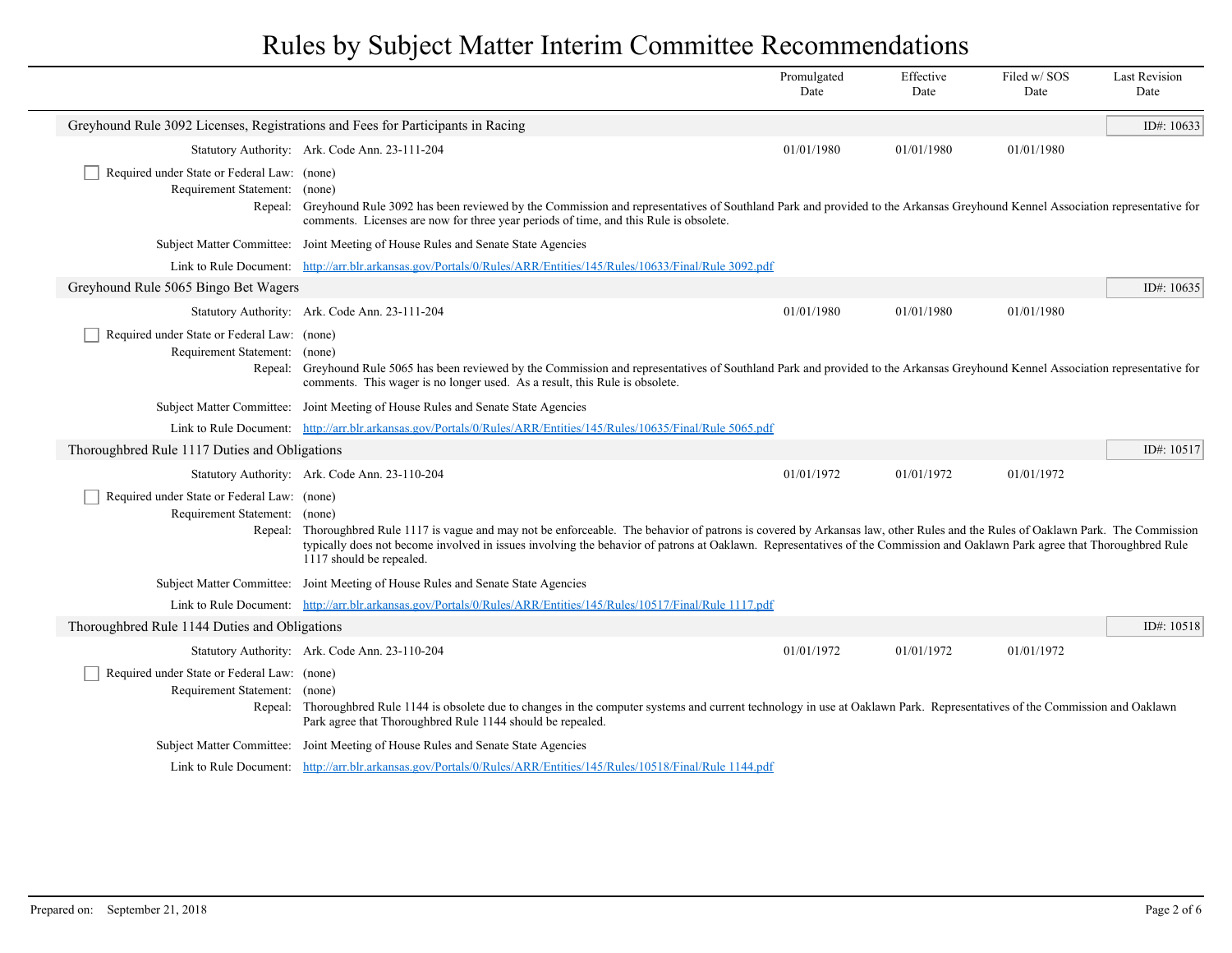|                                                                                                                                                                                                                                                                                                           |                                                                                                                                                                                                                                                                                                                     | Promulgated<br>Date | Effective<br>Date | Filed w/SOS<br>Date | <b>Last Revision</b><br>Date |
|-----------------------------------------------------------------------------------------------------------------------------------------------------------------------------------------------------------------------------------------------------------------------------------------------------------|---------------------------------------------------------------------------------------------------------------------------------------------------------------------------------------------------------------------------------------------------------------------------------------------------------------------|---------------------|-------------------|---------------------|------------------------------|
| Thoroughbred Rule 1146 Duties and Obligations                                                                                                                                                                                                                                                             |                                                                                                                                                                                                                                                                                                                     |                     |                   |                     | ID#: 10519                   |
|                                                                                                                                                                                                                                                                                                           | Statutory Authority: Ark. Code Ann. 23-110-204                                                                                                                                                                                                                                                                      | 01/01/1972          | 01/01/1972        | 01/01/1972          |                              |
| Required under State or Federal Law: (none)<br>Requirement Statement:                                                                                                                                                                                                                                     | (none)<br>Repeal: Thoroughbred Rule 1146 is obsolete, and this type of information is contained on applicable computer websites. Representatives of the Commission and Oaklawn Park agree that<br>Thoroughbred Rule 1146 should be repealed.                                                                        |                     |                   |                     |                              |
|                                                                                                                                                                                                                                                                                                           | Subject Matter Committee: Joint Meeting of House Rules and Senate State Agencies                                                                                                                                                                                                                                    |                     |                   |                     |                              |
|                                                                                                                                                                                                                                                                                                           | Link to Rule Document: http://arr.blr.arkansas.gov/Portals/0/Rules/ARR/Entities/145/Rules/10519/Final/Rule 1146.pdf                                                                                                                                                                                                 |                     |                   |                     |                              |
| Thoroughbred Rule 1250 Duties and Obligations                                                                                                                                                                                                                                                             |                                                                                                                                                                                                                                                                                                                     |                     |                   |                     | ID#: 10391                   |
|                                                                                                                                                                                                                                                                                                           | Statutory Authority: Ark. Code Ann. 23-110-204                                                                                                                                                                                                                                                                      | 01/01/1972          | 01/01/1972        | 01/01/1972          |                              |
| Required under State or Federal Law: (none)<br>Requirement Statement: (none)                                                                                                                                                                                                                              | Repeal: This Rule will be repealed.                                                                                                                                                                                                                                                                                 |                     |                   |                     |                              |
|                                                                                                                                                                                                                                                                                                           | Subject Matter Committee: Joint Meeting of House Rules and Senate State Agencies                                                                                                                                                                                                                                    |                     |                   |                     |                              |
|                                                                                                                                                                                                                                                                                                           | Link to Rule Document: http://arr.blr.arkansas.gov/Portals/0/Rules/ARR/Entities/145/Rules/10391/Final/Rule 1250.pdf                                                                                                                                                                                                 |                     |                   |                     |                              |
| Thoroughbred Rule 2020 Paddock Judge                                                                                                                                                                                                                                                                      |                                                                                                                                                                                                                                                                                                                     |                     |                   |                     | ID#: 10520                   |
|                                                                                                                                                                                                                                                                                                           | Statutory Authority: Ark. Code Ann. 23-110-204                                                                                                                                                                                                                                                                      | 01/01/1972          | 01/01/1972        | 01/01/1972          |                              |
| Required under State or Federal Law: (none)<br>Requirement Statement:<br>(none)<br>Repeal: Other employees in the Paddock have assumed these duties, formerly performed by the Paddock Judge. Representatives of the Commission and Oaklawn Park agree that<br>Thoroughbred Rule 2020 should be repealed. |                                                                                                                                                                                                                                                                                                                     |                     |                   |                     |                              |
|                                                                                                                                                                                                                                                                                                           | Subject Matter Committee: Joint Meeting of House Rules and Senate State Agencies                                                                                                                                                                                                                                    |                     |                   |                     |                              |
|                                                                                                                                                                                                                                                                                                           | Link to Rule Document: http://arr.blr.arkansas.gov/Portals/0/Rules/ARR/Entities/145/Rules/10520/Final/Rule 2020.pdf                                                                                                                                                                                                 |                     |                   |                     |                              |
| Thoroughbred Rule 2023 Paddock Judge                                                                                                                                                                                                                                                                      |                                                                                                                                                                                                                                                                                                                     |                     |                   |                     | ID#: 10521                   |
|                                                                                                                                                                                                                                                                                                           | Statutory Authority: Ark. Code Ann. 23-110-204                                                                                                                                                                                                                                                                      | 01/01/1972          | 01/01/1972        | 01/01/1972          |                              |
|                                                                                                                                                                                                                                                                                                           | Required under State or Federal Law: (none)<br>Requirement Statement:<br>(none)<br>Thoroughbred Rule 2023 is obsolete, and there are no \$5.00 charges payable to the Horsemen's Bookkeeper. Representatives of the Commission and Oaklawn Park agree that<br>Repeal:<br>Thoroughbred Rule 2023 should be repealed. |                     |                   |                     |                              |
|                                                                                                                                                                                                                                                                                                           | Subject Matter Committee: Joint Meeting of House Rules and Senate State Agencies                                                                                                                                                                                                                                    |                     |                   |                     |                              |
|                                                                                                                                                                                                                                                                                                           | Link to Rule Document: http://arr.blr.arkansas.gov/Portals/0/Rules/ARR/Entities/145/Rules/10521/Final/Rule 2023.pdf                                                                                                                                                                                                 |                     |                   |                     |                              |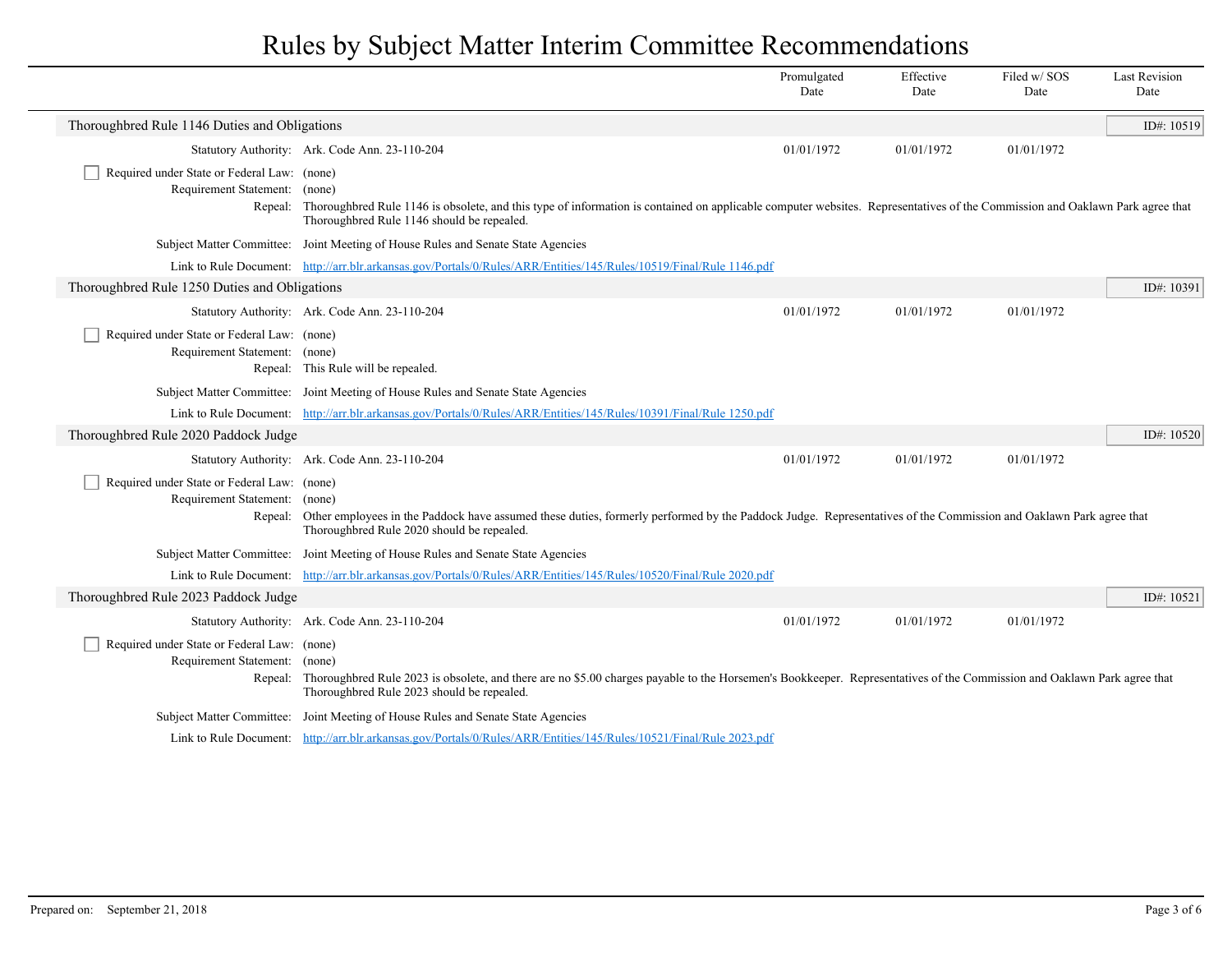|                                                                                                                                                                                                                                                                                |                                                                                                                                                                                                                                                                                | Promulgated<br>Date | Effective<br>Date | Filed w/SOS<br>Date | <b>Last Revision</b><br>Date |
|--------------------------------------------------------------------------------------------------------------------------------------------------------------------------------------------------------------------------------------------------------------------------------|--------------------------------------------------------------------------------------------------------------------------------------------------------------------------------------------------------------------------------------------------------------------------------|---------------------|-------------------|---------------------|------------------------------|
| Thoroughbred Rule 2142 Authorized Agents                                                                                                                                                                                                                                       |                                                                                                                                                                                                                                                                                |                     |                   |                     | ID#: 10522                   |
|                                                                                                                                                                                                                                                                                | Statutory Authority: Ark. Code Ann. 23-110-204                                                                                                                                                                                                                                 | 01/01/1972          | 01/01/1972        | 01/01/1972          |                              |
| Required under State or Federal Law: (none)                                                                                                                                                                                                                                    |                                                                                                                                                                                                                                                                                |                     |                   |                     |                              |
| Requirement Statement: (none)<br>Repeal:                                                                                                                                                                                                                                       | Thoroughbred Rule 2142 is obsolete and covered by other Rules and the Oaklawn Meet Condition Book. Representatives of the Commission and Oaklawn Park agree that<br>Thoroughbred Rule 2142 should be repealed.                                                                 |                     |                   |                     |                              |
|                                                                                                                                                                                                                                                                                | Subject Matter Committee: Joint Meeting of House Rules and Senate State Agencies                                                                                                                                                                                               |                     |                   |                     |                              |
|                                                                                                                                                                                                                                                                                | Link to Rule Document: http://arr.blr.arkansas.gov/Portals/0/Rules/ARR/Entities/145/Rules/10522/Final/Rule 2142.pdf                                                                                                                                                            |                     |                   |                     |                              |
| Thoroughbred Rule 2160 Jockeys                                                                                                                                                                                                                                                 |                                                                                                                                                                                                                                                                                |                     |                   |                     | ID#: 10523                   |
|                                                                                                                                                                                                                                                                                | Statutory Authority: Ark. Code Ann. 23-110-204                                                                                                                                                                                                                                 | 01/01/1972          | 01/01/1972        | 01/01/1972          |                              |
|                                                                                                                                                                                                                                                                                | Required under State or Federal Law: (none)<br>Requirement Statement: (none)<br>Repeal: Thoroughbred Rule 2160 is obsolete and no longer the industry practice. Representatives of the Commission and Oaklawn Park agree that Thoroughbred Rule 2160 should be<br>repealed.    |                     |                   |                     |                              |
|                                                                                                                                                                                                                                                                                | Subject Matter Committee: Joint Meeting of House Rules and Senate State Agencies                                                                                                                                                                                               |                     |                   |                     |                              |
|                                                                                                                                                                                                                                                                                | Link to Rule Document: http://arr.blr.arkansas.gov/Portals/0/Rules/ARR/Entities/145/Rules/10523/Final/Rule 2160.pdf                                                                                                                                                            |                     |                   |                     |                              |
| Thoroughbred Rule 2161 Jockeys                                                                                                                                                                                                                                                 |                                                                                                                                                                                                                                                                                |                     |                   |                     | ID#: $10524$                 |
|                                                                                                                                                                                                                                                                                | Statutory Authority: Ark. Code Ann. 23-110-204                                                                                                                                                                                                                                 | 01/01/1972          | 01/01/1972        | 01/01/1972          |                              |
| Required under State or Federal Law: (none)<br>Requirement Statement:<br>(none)<br>Repeal: Thoroughbred Rule 2161 is obsolete and no longer the industry practice. Representatives of the Commission and Oaklawn Park agree that Thoroughbred Rule 2161 should be<br>repealed. |                                                                                                                                                                                                                                                                                |                     |                   |                     |                              |
|                                                                                                                                                                                                                                                                                | Subject Matter Committee: Joint Meeting of House Rules and Senate State Agencies                                                                                                                                                                                               |                     |                   |                     |                              |
|                                                                                                                                                                                                                                                                                | Link to Rule Document: http://arr.blr.arkansas.gov/Portals/0/Rules/ARR/Entities/145/Rules/10524/Final/Rule 2161.pdf                                                                                                                                                            |                     |                   |                     |                              |
| Thoroughbred Rule 2242 Entries                                                                                                                                                                                                                                                 |                                                                                                                                                                                                                                                                                |                     |                   |                     | ID#: 10525                   |
|                                                                                                                                                                                                                                                                                | Statutory Authority: Ark. Code Ann. 23-110-204                                                                                                                                                                                                                                 | 01/01/1972          | 01/01/1972        | 01/01/1972          |                              |
|                                                                                                                                                                                                                                                                                | Required under State or Federal Law: (none)<br>Requirement Statement:<br>(none)<br>Repeal: Thoroughbred Rule 2242 is obsolete and no longer the industry practice. Representatives of the Commission and Oaklawn Park agree that Thoroughbred Rule 2242 should be<br>repealed. |                     |                   |                     |                              |
|                                                                                                                                                                                                                                                                                | Subject Matter Committee: Joint Meeting of House Rules and Senate State Agencies                                                                                                                                                                                               |                     |                   |                     |                              |
|                                                                                                                                                                                                                                                                                | Link to Rule Document: http://arr.blr.arkansas.gov/Portals/0/Rules/ARR/Entities/145/Rules/10525/Final/Rule 2242.pdf                                                                                                                                                            |                     |                   |                     |                              |

 $\overline{\phantom{a}}$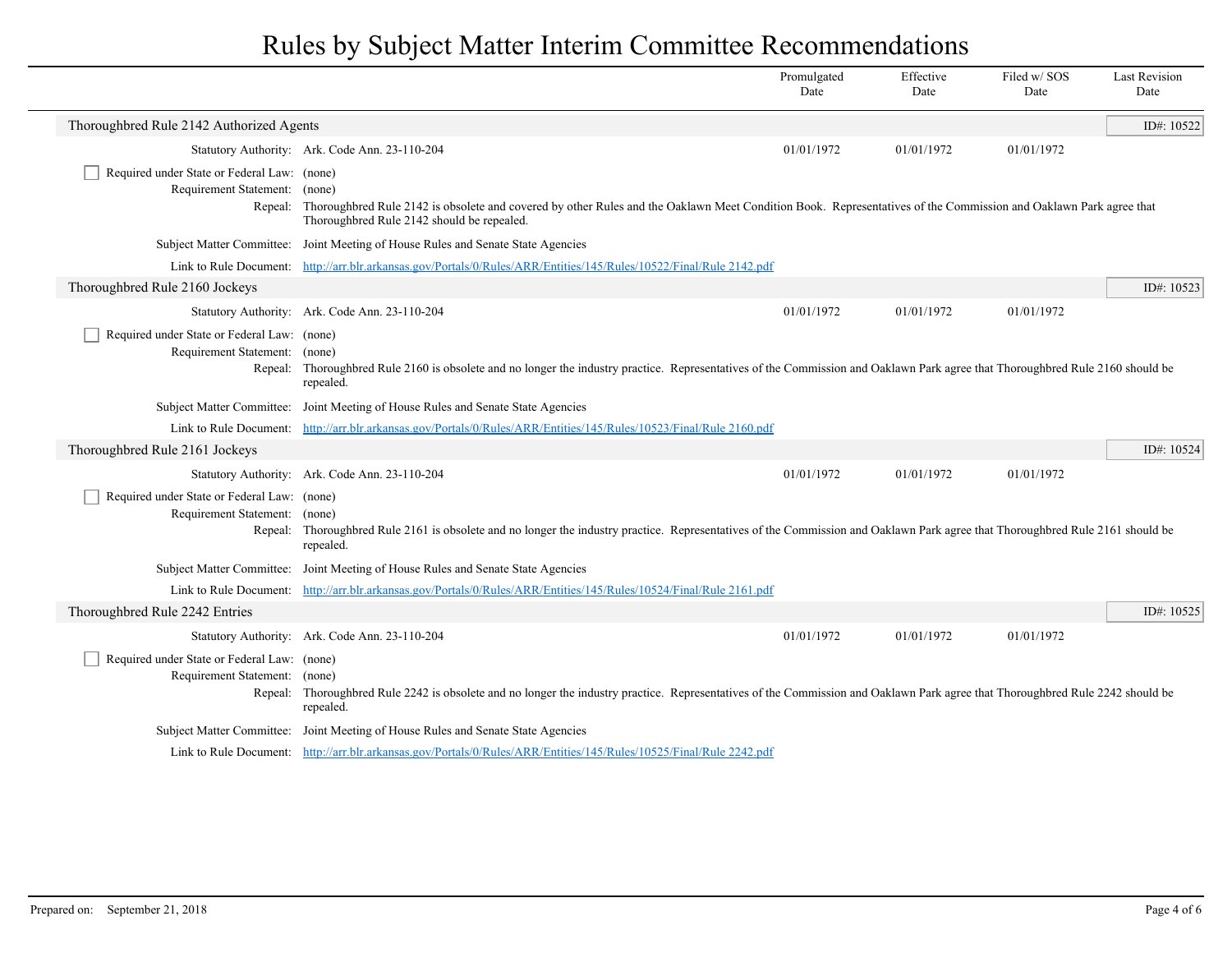|                                                                                  |                                                                                                                                                                                                                                                               | Promulgated<br>Date | Effective<br>Date | Filed w/SOS<br>Date | <b>Last Revision</b><br>Date |
|----------------------------------------------------------------------------------|---------------------------------------------------------------------------------------------------------------------------------------------------------------------------------------------------------------------------------------------------------------|---------------------|-------------------|---------------------|------------------------------|
| Thoroughbred Rule 2246 Entries                                                   |                                                                                                                                                                                                                                                               |                     |                   |                     | ID#: 10526                   |
|                                                                                  | Statutory Authority: Ark. Code Ann. 23-110-204                                                                                                                                                                                                                | 01/01/1972          | 01/01/1972        | 01/01/1972          |                              |
| Required under State or Federal Law: (none)<br>Requirement Statement:<br>Repeal: | (none)<br>Thoroughbred Rule 2246 is obsolete, and payments due from owners are handled at earlier dates and times. Representatives of the Commission and Oaklawn Park agree that<br>Thoroughbred Rule 2246 should be repealed.                                |                     |                   |                     |                              |
|                                                                                  | Subject Matter Committee: Joint Meeting of House Rules and Senate State Agencies                                                                                                                                                                              |                     |                   |                     |                              |
|                                                                                  | Link to Rule Document: http://arr.blr.arkansas.gov/Portals/0/Rules/ARR/Entities/145/Rules/10526/Final/Rule 2246.pdf                                                                                                                                           |                     |                   |                     |                              |
| Thoroughbred Rule 2304 Weight Penalties and Allowances                           |                                                                                                                                                                                                                                                               |                     |                   |                     | ID#: 10527                   |
|                                                                                  | Statutory Authority: Ark. Code Ann. 23-110-204                                                                                                                                                                                                                | 01/01/1972          | 01/01/1972        | 01/01/1972          |                              |
| Required under State or Federal Law: (none)<br>Requirement Statement: (none)     | Repeal: Thoroughbred Rule 2304 is obsolete. Oaklawn does not run steeplechase or hurdle races. Representatives of the Commission and Oaklawn Park agree that Thoroughbred Rule<br>2304 should be repealed.                                                    |                     |                   |                     |                              |
|                                                                                  | Subject Matter Committee: Joint Meeting of House Rules and Senate State Agencies                                                                                                                                                                              |                     |                   |                     |                              |
|                                                                                  | Link to Rule Document: http://arr.blr.arkansas.gov/Portals/0/Rules/ARR/Entities/145/Rules/10527/Final/Rule 2304.pdf                                                                                                                                           |                     |                   |                     |                              |
| Thoroughbred Rule 2305 Weight Penalties and Allowances                           |                                                                                                                                                                                                                                                               |                     |                   |                     | ID#: 10528                   |
|                                                                                  | Statutory Authority: Ark. Code Ann. 23-110-204                                                                                                                                                                                                                | 01/01/1972          | 01/01/1972        | 01/01/1972          |                              |
| Required under State or Federal Law: (none)<br>Requirement Statement: (none)     | Repeal: Thoroughbred Rule 2305 is obsolete. Oaklawn does not run steeplechase or hurdle races. Representatives of the Commission and Oaklawn Park agree that Thoroughbred Rule<br>2305 should be repealed.                                                    |                     |                   |                     |                              |
|                                                                                  | Subject Matter Committee: Joint Meeting of House Rules and Senate State Agencies                                                                                                                                                                              |                     |                   |                     |                              |
|                                                                                  | Link to Rule Document: http://arr.blr.arkansas.gov/Portals/0/Rules/ARR/Entities/145/Rules/10528/Final/Rule 2305.pdf                                                                                                                                           |                     |                   |                     |                              |
| Thoroughbred Rule 2381 Dead Heats                                                |                                                                                                                                                                                                                                                               |                     |                   |                     | ID#: 10529                   |
|                                                                                  | Statutory Authority: Ark. Code Ann. 23-110-204                                                                                                                                                                                                                | 01/01/1972          | 01/01/1972        | 01/01/1972          |                              |
| Required under State or Federal Law: (none)<br>Requirement Statement:            | (none)<br>Repeal: Thoroughbred Rule 2381 is covered by other Rules, and it is not an industry practice to have a run off when a dead heat occurs. Representatives of the Commission and Oaklawn<br>Park agree that Thoroughbred Rule 2381 should be repealed. |                     |                   |                     |                              |
|                                                                                  | Subject Matter Committee: Joint Meeting of House Rules and Senate State Agencies                                                                                                                                                                              |                     |                   |                     |                              |
|                                                                                  | Link to Rule Document: http://arr.blr.arkansas.gov/Portals/0/Rules/ARR/Entities/145/Rules/10529/Final/Rule 2381.pdf                                                                                                                                           |                     |                   |                     |                              |